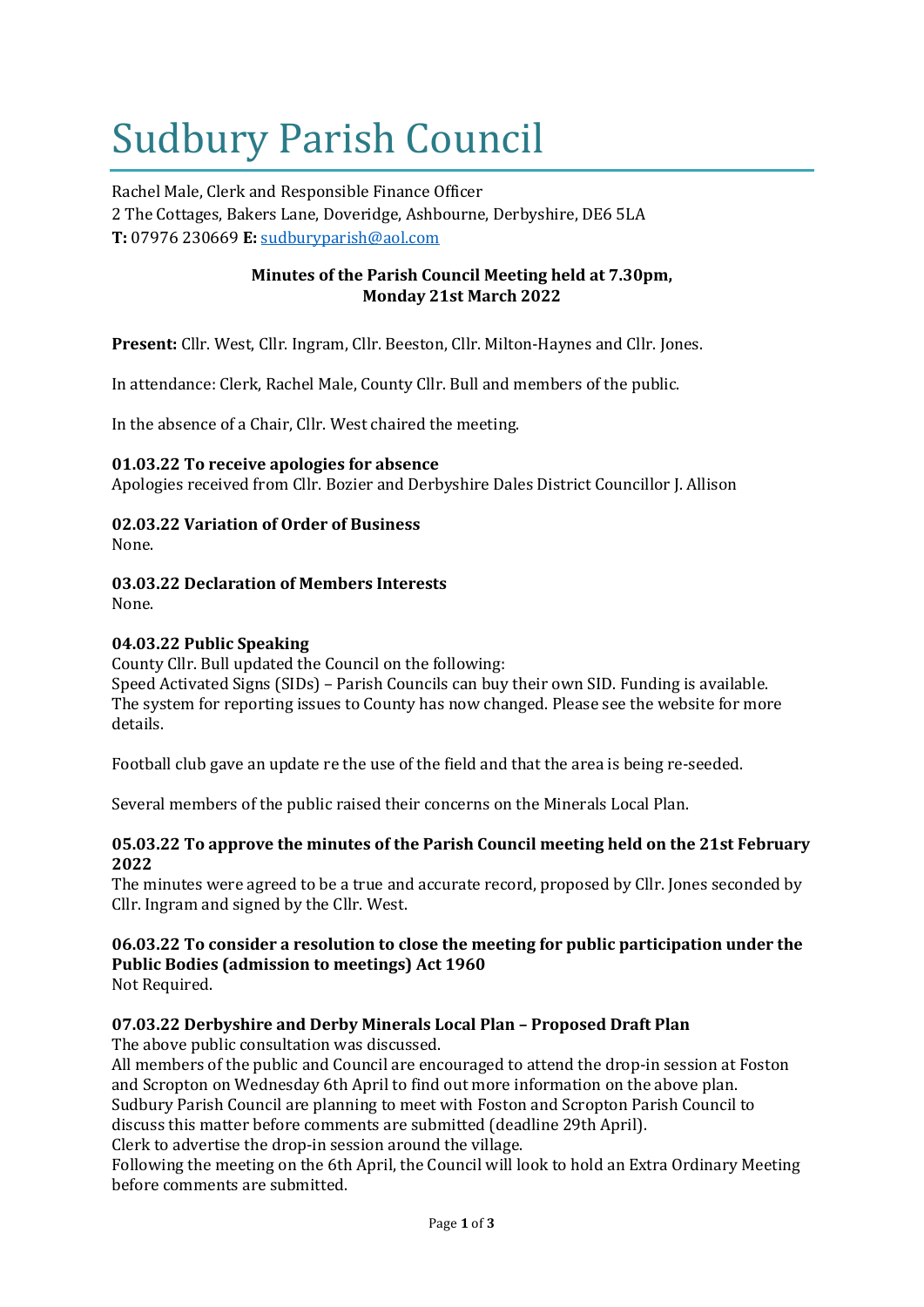Residents were asked to send a copy of their objections to the Clerk.

#### **08.03.22 Report from the Clerk on on-going matters**

*Notice Board* Notice board next to the Parish Council board is in need of either repair or replacement. Cllr. Bozier believes someone may replace for the Council – no update.

#### *Puddle on Main Road (outside Bowling Green)*

Clerk continues to chase DCC regarding the large puddle that appears when there is heavy rain. DCC Cllr. Bull will chase with County.

*Minute Number: 10.02.22 Queen's Jubilee event update and request for funding* The Clerk has asked for a breakdown of the group's expenditure.

*Minute Number: 11.02.22 Clerk's laptop* The Clerk will order a new laptop shortly.

#### *Village advertising signs*

The Clerk reported that Sudbury Estate are planning to replace the signs both ends of the village shortly.

**09.03.22 ICO Registration** *(to consider and agree ICO Registration at a cost of £35 per year)*  **RESOLVED to register with ICO (GDPR and Data protection).**

#### **10.03.22 Finance – Income and Payments to 21st March 2022**

To approve the income and payments since the last meeting up to and including 21st March 2022. All invoices were available for inspection (attached at the end of the minutes). **RESOLVED that all income and payments as submitted be agreed.**

#### **11.03.22 To confirm and agree accounts to 28th February 2022 including budget appraisal.**

**RESOLVED that the accounts and budget appraisal as submitted, be agreed.**

**12.03.22 Mowing tender 2022 2023** *To consider quotations received and agree Contractor for 2022 2023*

Only 1 quotation received. **RESOLVED to accept the quote (£1250 per cut, ending 31.03.2023). The Clerk will carry out the necessary paperwork.**

**13.03.22 Queens Jubilee** *To note and consider ideas for Derbyshire Dales District Council Queen's Jubilee Fund. RESOLVED to apply for the £500 grant available to Parish Council's and pass the money on to the group organising.*

**14.03.22 Village Planters** *To consider cost for filling 2 planters by the Sudbury village signs either end of the village.*

**RESOLVED to spend a total of £100 on plant for the planters. Clerk to arrange permission with DCC.**

**15.03.22 Wildflower planting** *To consider options and costs for wildflower planting and verges.* Cllr. Milton-Haynes updated the Council on the plans for the wildflower planting around the village.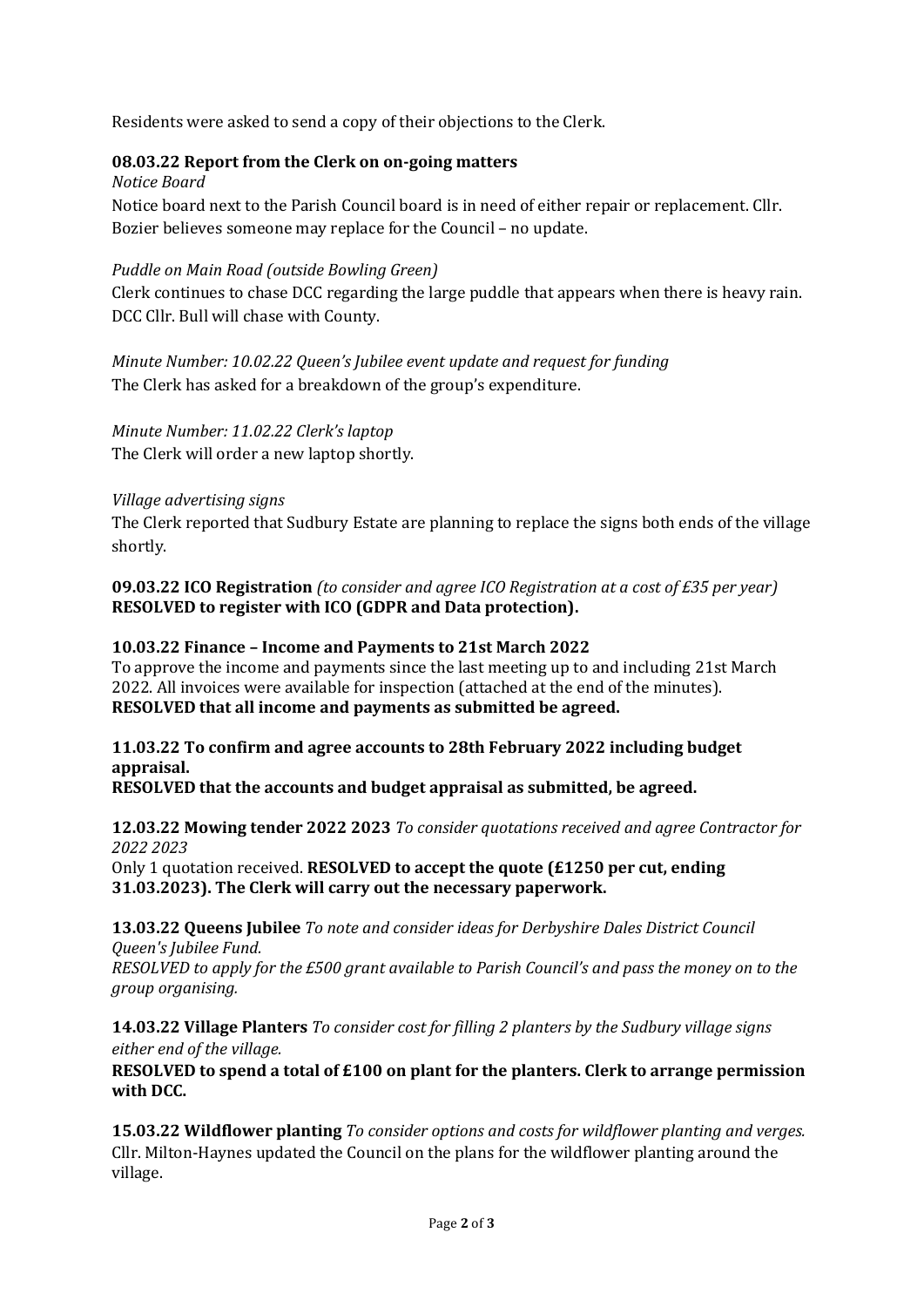#### **16.03.22 Planning matters to be considered**

(a) 22/00191/FUL PROPOSED DEVELOPMENT: Detached garage, balcony to rear of dwelling and erection of fence - LOCATION: 28 Sudbury Park Sudbury Ashbourne Derbyshire. **NOTED.**

**17.03.22 Date of the next meeting – Annual Parish Council Meeting 16th May 2022** NOTED.

**18.03.22 Exclusion of the Press and Public RESOLVED that pursuant to Section 1(2) of the Public Bodies (Admission to Meetings) Act 1960, the press and public be excluded from the Meeting due to the confidential nature of the business to be transacted.**

**19.03.22 Correspondence (EXEMPT)** *Email from a member of the public regarding a memorial tree.*

Cllr. West will speak with the Estate to see if they can suggest a suitable location.

**20.03.22 Clerk Salary Review RESOLVED to increase the Clerk's salary as AGREED.**

**21.03.22 Meeting closed 20.56**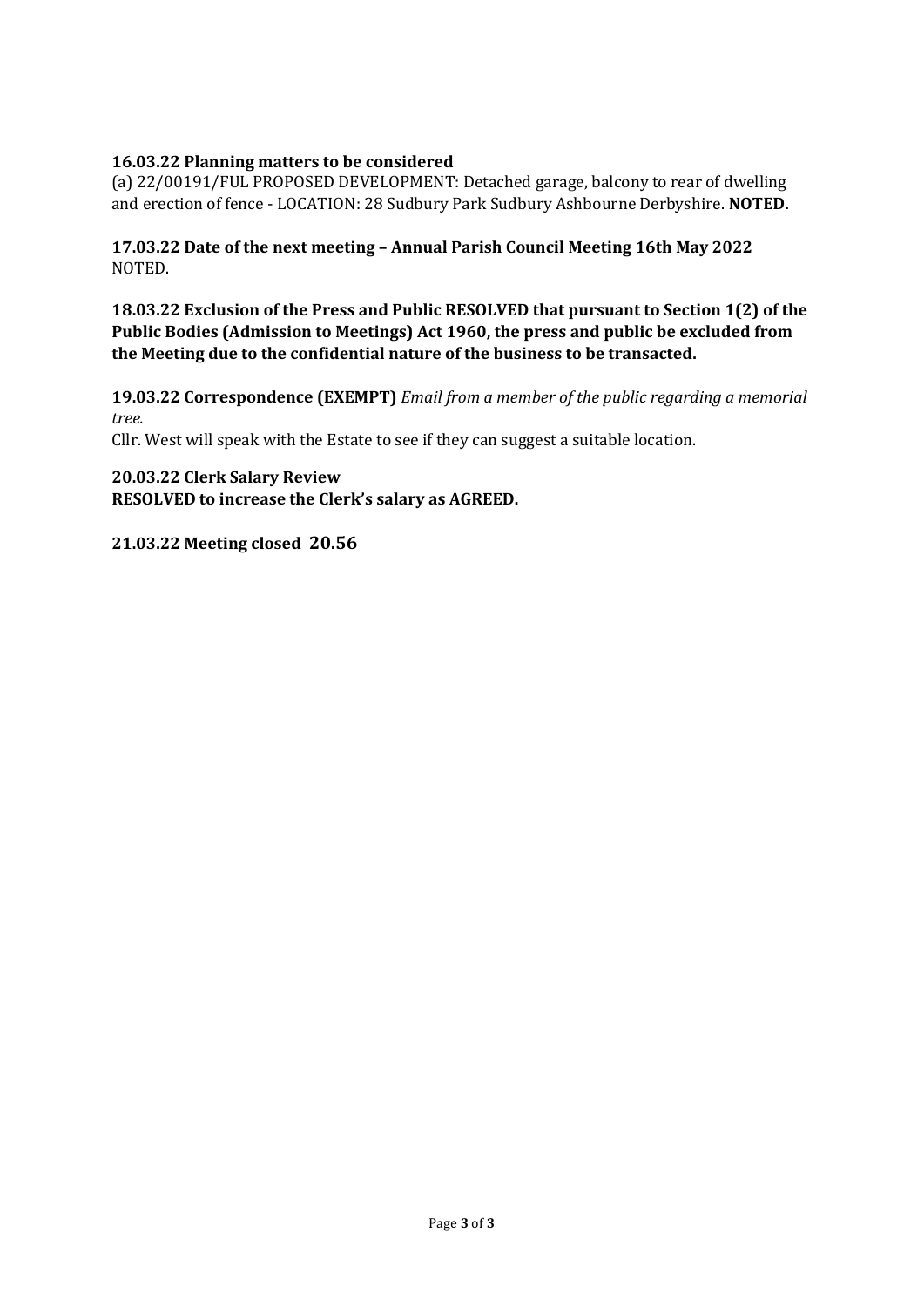#### **Sudbury Parish Council - 21.03.2022 Agenda Item: 10**

#### **Payments made since last meeting (21.02.2022)**

| 22.02.22                     | 035 | <b>Rowtype Printers</b> | Sketch printing        | <b>BACS</b>  | 125.00   |
|------------------------------|-----|-------------------------|------------------------|--------------|----------|
| 24.02.22                     | 036 | <b>HMRC</b>             | Tax                    | <b>BACS</b>  | 34.20    |
| 25.02.22                     | 037 | R.Male                  | Salary                 | <b>BACS</b>  | 136.36   |
| <b>Payments to authorise</b> |     |                         |                        |              |          |
|                              |     | 2Commune                | Website maintenance    |              | 330.00   |
|                              |     | <b>Rowtype Printers</b> | <b>Sketch Printing</b> |              | 125.00   |
|                              |     | <b>Sudbury Estate</b>   | <b>Car Park Rent</b>   |              | 550.00   |
|                              |     |                         |                        | <b>Total</b> | 1,300.56 |

**Income since last meeting (21.02.2022)**

No income since last meeting.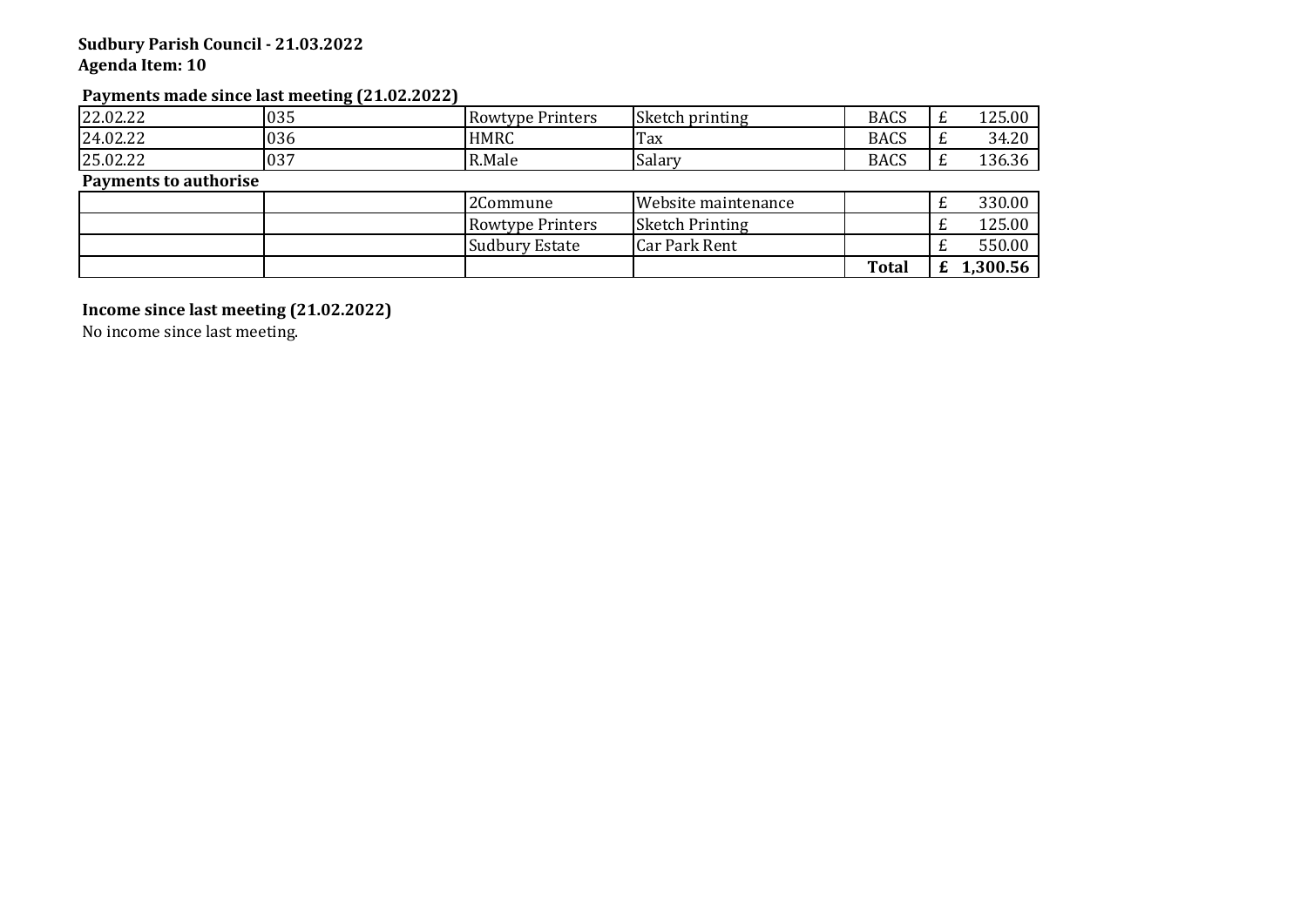# **Sudbury Parish Council**

| <b>Bank Reconcilation as at 28th February 2022</b> |                                      |             |  |  |  |  |
|----------------------------------------------------|--------------------------------------|-------------|--|--|--|--|
|                                                    | Opening balance as at 1st April 2021 |             |  |  |  |  |
| <b>Payments since 1st April 2021</b>               | £ 6,355.38                           |             |  |  |  |  |
| Receipts since 1st April 2021                      | £ 8,283.26                           |             |  |  |  |  |
|                                                    |                                      | £ 12,101.74 |  |  |  |  |
|                                                    |                                      |             |  |  |  |  |
| <b>Bank Balance as of 28th February 2022</b>       |                                      | £ 12,101.74 |  |  |  |  |
|                                                    |                                      |             |  |  |  |  |
|                                                    | <b>Difference</b>                    | £           |  |  |  |  |